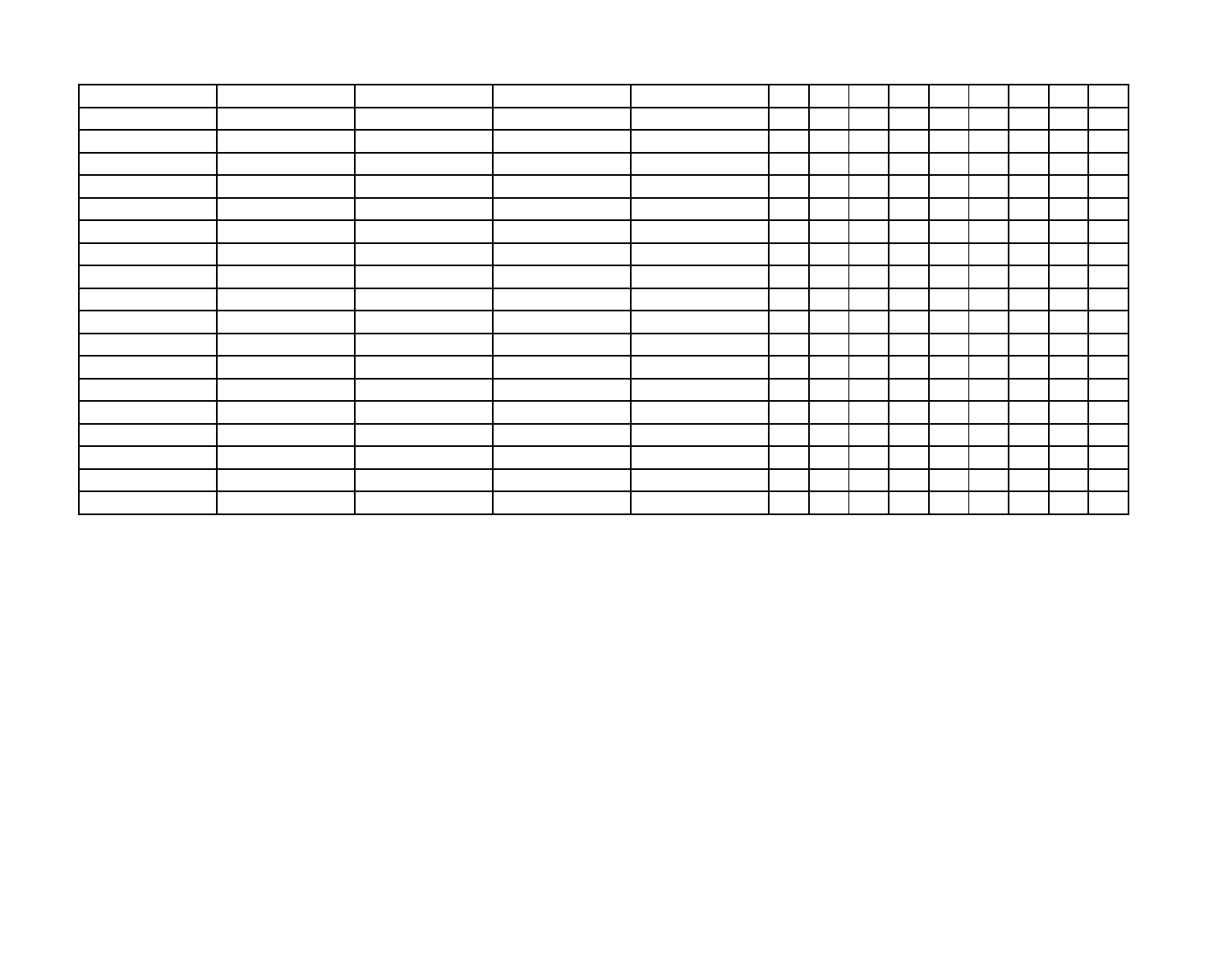|     |                         |                 |     |                          |    |       |     |            | <b>EmValley</b>           |     |                           |                            |                         |                         |     |                          |    |      |     |            | CanAm                     |
|-----|-------------------------|-----------------|-----|--------------------------|----|-------|-----|------------|---------------------------|-----|---------------------------|----------------------------|-------------------------|-------------------------|-----|--------------------------|----|------|-----|------------|---------------------------|
| LIB | $\overline{\text{cos}}$ | <b>TOTAL</b>    | S/G | $\underline{\mathbf{M}}$ | PL | LA PL | CAR | <b>RMS</b> | $\underline{\mathsf{HO}}$ | OBD | $\underline{\mathsf{HU}}$ | $\underline{\mathsf{LIB}}$ | $\overline{\text{cos}}$ | <u>TOTAL</u>            | S/G | $\underline{\mathsf{M}}$ | PL | IAPL | CAR | <b>RMS</b> | $\underline{\mathsf{HO}}$ |
|     |                         | 51              |     |                          |    |       |     |            |                           |     |                           |                            |                         | $\overline{0}$          |     |                          |    |      |     |            |                           |
|     |                         | $\overline{37}$ |     |                          |    |       |     |            |                           |     |                           |                            |                         | $\overline{0}$          |     |                          |    |      |     |            |                           |
|     |                         | 68              |     |                          |    |       |     |            |                           |     |                           |                            |                         | $\overline{0}$          |     |                          |    |      |     |            |                           |
|     |                         | 8               |     |                          |    |       |     |            |                           |     |                           |                            |                         | $\overline{0}$          |     |                          |    |      |     |            |                           |
|     |                         | 13              |     |                          |    |       |     |            |                           |     |                           |                            |                         | $\overline{0}$          |     |                          |    |      |     |            |                           |
|     |                         | 13              |     |                          |    |       |     |            |                           |     |                           |                            |                         | $\overline{0}$          |     |                          |    |      |     |            |                           |
|     |                         | 10              |     |                          |    |       |     |            |                           |     |                           |                            |                         | $\overline{\mathbf{0}}$ |     |                          |    |      |     |            |                           |
|     |                         | 16              |     |                          |    |       |     |            |                           |     |                           |                            |                         | $\overline{0}$          |     |                          |    |      |     |            |                           |
|     |                         | 12              |     |                          |    |       |     |            |                           |     |                           |                            |                         | $\overline{0}$          |     |                          |    |      |     |            |                           |
|     | 13                      | 13              |     |                          |    |       |     |            |                           |     |                           |                            |                         | $\overline{0}$          |     |                          |    |      |     |            |                           |
|     | 13                      | 13              |     |                          |    |       |     |            |                           |     |                           |                            |                         | $\overline{0}$          |     |                          |    |      |     |            |                           |
|     |                         | $\overline{0}$  |     |                          |    |       |     |            |                           |     |                           |                            |                         | $\overline{0}$          |     |                          |    |      |     |            |                           |
|     |                         | $\overline{0}$  |     |                          |    |       |     |            |                           |     |                           |                            |                         | $\overline{0}$          |     |                          |    |      |     |            |                           |
|     |                         |                 |     |                          |    |       |     |            |                           |     |                           |                            |                         |                         |     |                          |    |      |     |            |                           |
|     |                         |                 |     |                          |    |       |     |            |                           |     |                           |                            |                         |                         |     |                          |    |      |     |            |                           |
|     |                         |                 |     |                          |    |       |     |            |                           |     |                           |                            |                         |                         |     |                          |    |      |     |            |                           |
|     |                         |                 |     |                          |    |       |     |            |                           |     |                           |                            |                         |                         |     |                          |    |      |     |            |                           |
|     |                         |                 |     |                          |    |       |     |            |                           |     |                           |                            |                         |                         |     |                          |    |      |     |            |                           |
|     |                         |                 |     |                          |    |       |     |            |                           |     |                           |                            |                         |                         |     |                          |    |      |     |            |                           |
|     |                         |                 |     |                          |    |       |     |            |                           |     |                           |                            |                         |                         |     |                          |    |      |     |            |                           |
|     |                         |                 |     |                          |    |       |     |            |                           |     |                           |                            |                         |                         |     |                          |    |      |     |            |                           |
|     |                         |                 |     |                          |    |       |     |            |                           |     |                           |                            |                         |                         |     |                          |    |      |     |            |                           |
|     |                         |                 |     |                          |    |       |     |            |                           |     |                           |                            |                         |                         |     |                          |    |      |     |            |                           |
|     |                         |                 |     |                          |    |       |     |            |                           |     |                           |                            |                         |                         |     |                          |    |      |     |            |                           |
|     |                         |                 |     |                          |    |       |     |            |                           |     |                           |                            |                         |                         |     |                          |    |      |     |            |                           |
|     |                         |                 |     |                          |    |       |     |            |                           |     |                           |                            |                         |                         |     |                          |    |      |     |            |                           |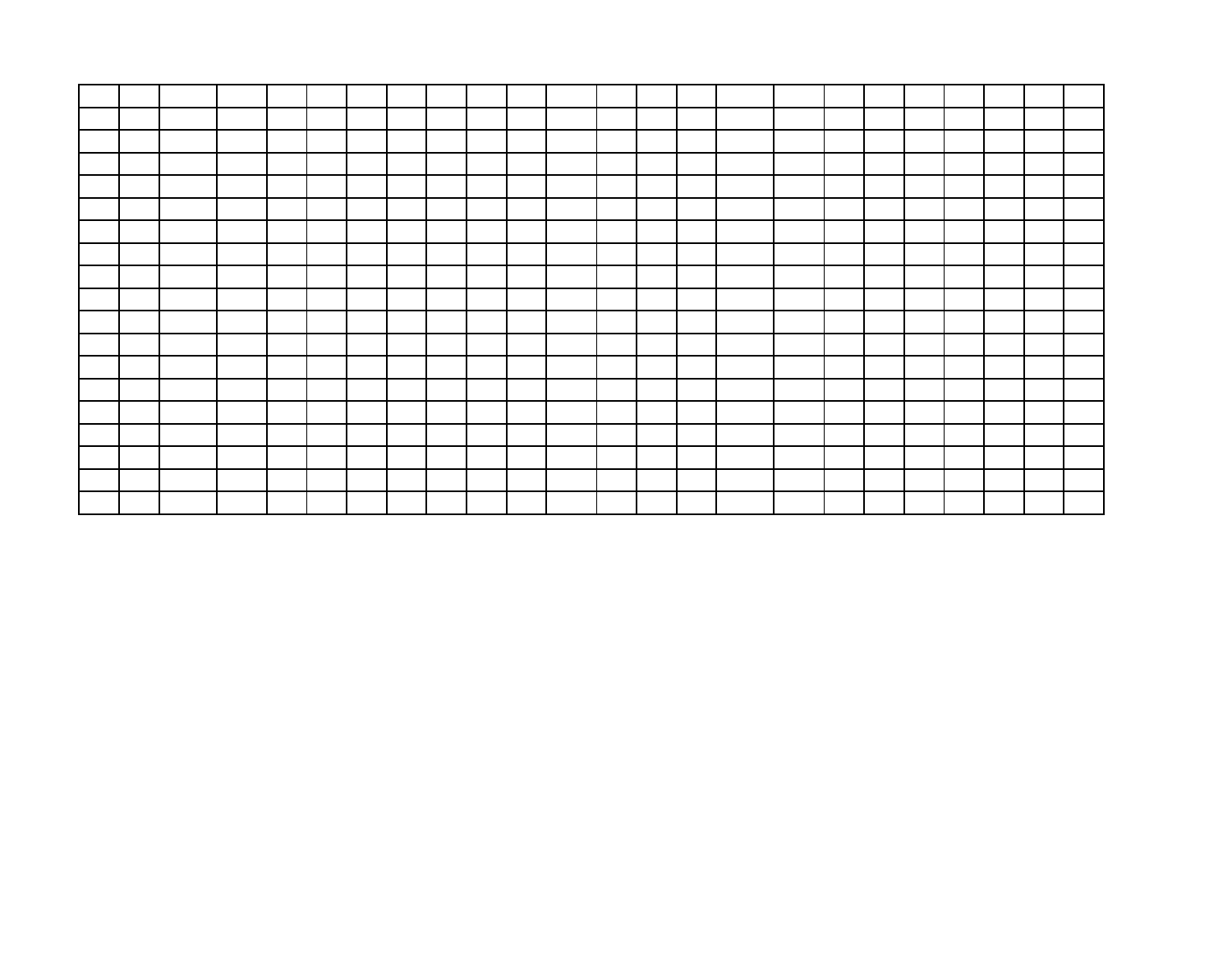|     |         |     |                         |                                  |     |                          |    |       |       |            | <b>MiniMac</b>            |     |         |     |                         |                                  |     |   |    |              | $\mathbf{O}$ |
|-----|---------|-----|-------------------------|----------------------------------|-----|--------------------------|----|-------|-------|------------|---------------------------|-----|---------|-----|-------------------------|----------------------------------|-----|---|----|--------------|--------------|
| OBD | $H\cup$ | LIB | $\overline{\text{cos}}$ | <b>TOTAL</b>                     | S/G | $\underline{\mathsf{M}}$ | PL | LA PL | $CAR$ | <b>RMS</b> | $\underline{\mathsf{HO}}$ | OBD | $H\cup$ | LIB | $\overline{\text{cos}}$ | <b>TOTAL</b>                     | S/G | M | PL | <u>LA PL</u> | $CAR$        |
|     |         |     |                         | $\overline{0}$                   |     |                          |    |       |       |            |                           |     |         |     |                         | $\overline{0}$                   |     |   |    |              |              |
|     |         |     |                         | $\overline{0}$                   |     |                          |    |       |       |            |                           |     |         |     |                         | $\overline{0}$                   |     |   |    |              |              |
|     |         |     |                         | $\overline{0}$                   |     |                          |    |       |       |            |                           |     |         |     |                         | $\overline{0}$                   |     |   |    |              |              |
|     |         |     |                         | $\overline{0}$                   |     |                          |    |       |       |            |                           |     |         |     |                         | $\overline{0}$                   |     |   |    |              |              |
|     |         |     |                         | $\overline{0}$                   |     |                          |    |       |       |            |                           |     |         |     |                         | $\overline{0}$                   |     |   |    |              |              |
|     |         |     |                         | $\overline{0}$                   |     |                          |    |       |       |            |                           |     |         |     |                         | $\overline{0}$                   |     |   |    |              |              |
|     |         |     |                         | $\overline{0}$                   |     |                          |    |       |       |            |                           |     |         |     |                         | $\overline{0}$                   |     |   |    |              |              |
|     |         |     |                         | $\overline{0}$                   |     |                          |    |       |       |            |                           |     |         |     |                         | $\overline{0}$<br>$\overline{0}$ |     |   |    |              |              |
|     |         |     |                         | $\overline{0}$<br>$\overline{0}$ |     |                          |    |       |       |            |                           |     |         |     |                         | $\overline{0}$                   |     |   |    |              |              |
|     |         |     |                         | $\overline{0}$                   |     |                          |    |       |       |            |                           |     |         |     |                         | $\overline{0}$                   |     |   |    |              |              |
|     |         |     |                         | $\overline{0}$                   |     |                          |    |       |       |            |                           |     |         |     |                         | $\overline{0}$                   |     |   |    |              |              |
|     |         |     |                         | $\overline{0}$                   |     |                          |    |       |       |            |                           |     |         |     |                         | $\overline{0}$                   |     |   |    |              |              |
|     |         |     |                         |                                  |     |                          |    |       |       |            |                           |     |         |     |                         |                                  |     |   |    |              |              |
|     |         |     |                         |                                  |     |                          |    |       |       |            |                           |     |         |     |                         |                                  |     |   |    |              |              |
|     |         |     |                         |                                  |     |                          |    |       |       |            |                           |     |         |     |                         |                                  |     |   |    |              |              |
|     |         |     |                         |                                  |     |                          |    |       |       |            |                           |     |         |     |                         |                                  |     |   |    |              |              |
|     |         |     |                         |                                  |     |                          |    |       |       |            |                           |     |         |     |                         |                                  |     |   |    |              |              |
|     |         |     |                         |                                  |     |                          |    |       |       |            |                           |     |         |     |                         |                                  |     |   |    |              |              |
|     |         |     |                         |                                  |     |                          |    |       |       |            |                           |     |         |     |                         |                                  |     |   |    |              |              |
|     |         |     |                         |                                  |     |                          |    |       |       |            |                           |     |         |     |                         |                                  |     |   |    |              |              |
|     |         |     |                         |                                  |     |                          |    |       |       |            |                           |     |         |     |                         |                                  |     |   |    |              |              |
|     |         |     |                         |                                  |     |                          |    |       |       |            |                           |     |         |     |                         |                                  |     |   |    |              |              |
|     |         |     |                         |                                  |     |                          |    |       |       |            |                           |     |         |     |                         |                                  |     |   |    |              |              |
|     |         |     |                         |                                  |     |                          |    |       |       |            |                           |     |         |     |                         |                                  |     |   |    |              |              |
|     |         |     |                         |                                  |     |                          |    |       |       |            |                           |     |         |     |                         |                                  |     |   |    |              |              |
|     |         |     |                         |                                  |     |                          |    |       |       |            |                           |     |         |     |                         |                                  |     |   |    |              |              |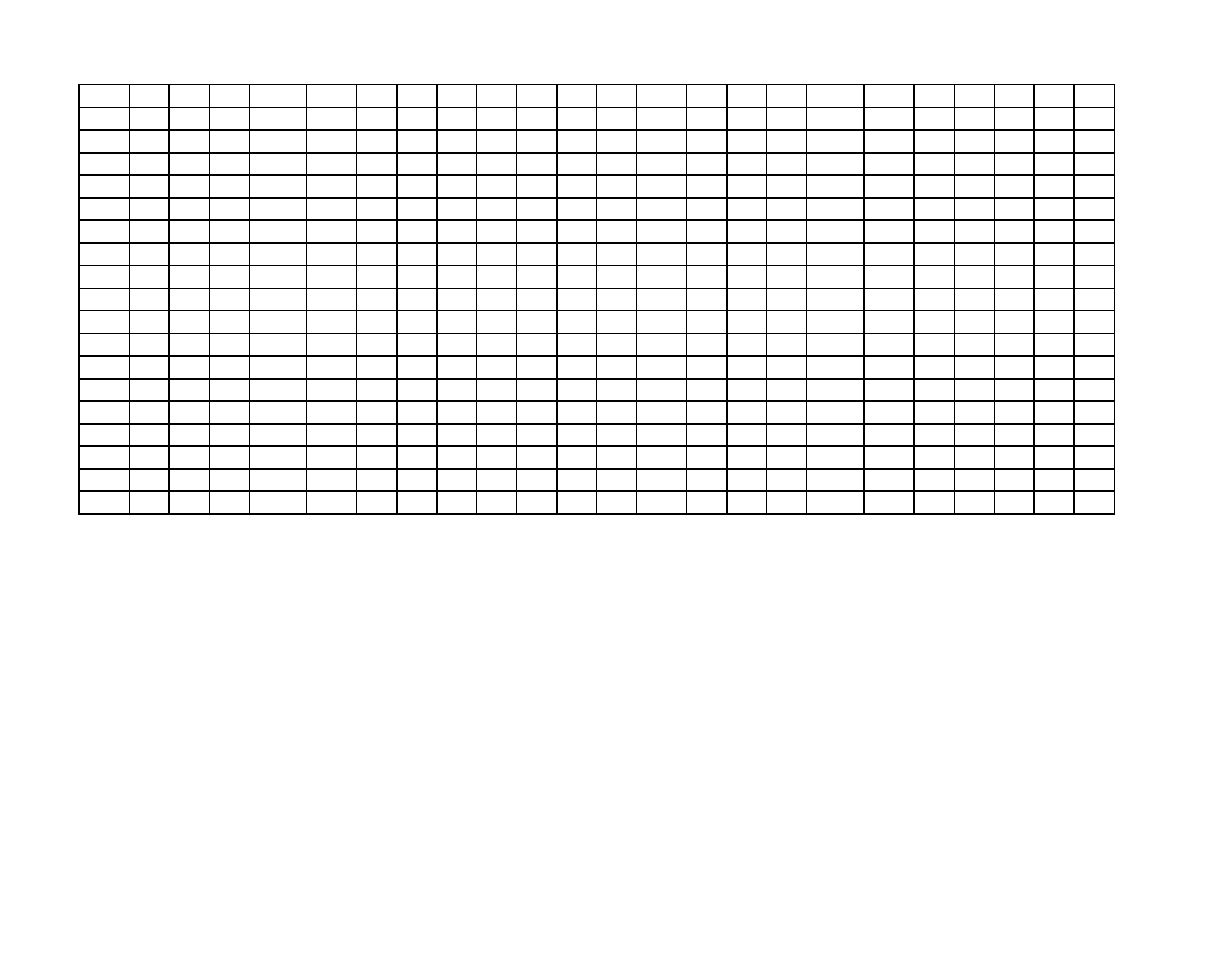|            |                  | regon State Fair |         |                            |                         |                | <b>GRAND</b>    |
|------------|------------------|------------------|---------|----------------------------|-------------------------|----------------|-----------------|
| <u>RMS</u> | $\underline{HO}$ | 0 <sub>BD</sub>  | $H\cup$ | $\underline{\mathsf{LIB}}$ | $\overline{\text{cos}}$ | <b>TOTAL</b>   | <b>TOTAL</b>    |
|            |                  |                  |         |                            |                         | $\overline{0}$ | $\overline{51}$ |
|            |                  |                  |         |                            |                         | $\overline{0}$ | 37              |
|            |                  |                  |         |                            |                         | $\overline{0}$ | 68              |
|            |                  |                  |         |                            |                         | $\overline{0}$ | 8               |
|            |                  |                  |         |                            |                         | $\overline{0}$ | 13              |
|            |                  |                  |         |                            |                         | $\overline{0}$ | $\overline{13}$ |
|            |                  |                  |         |                            |                         | $\overline{0}$ | 10              |
|            |                  |                  |         |                            |                         | $\overline{0}$ | 16              |
|            |                  |                  |         |                            |                         | $\overline{0}$ | 12              |
|            |                  |                  |         |                            |                         | $\overline{0}$ | 13              |
|            |                  |                  |         |                            |                         | $\overline{0}$ | $\overline{13}$ |
|            |                  |                  |         |                            |                         | $\overline{0}$ | $\mathbf 0$     |
|            |                  |                  |         |                            |                         | $\overline{0}$ | $\mathbf 0$     |
|            |                  |                  |         |                            |                         |                |                 |
|            |                  |                  |         |                            |                         |                |                 |
|            |                  |                  |         |                            |                         |                |                 |
|            |                  |                  |         |                            |                         |                |                 |
|            |                  |                  |         |                            |                         |                |                 |
|            |                  |                  |         |                            |                         |                |                 |
|            |                  |                  |         |                            |                         |                |                 |
|            |                  |                  |         |                            |                         |                |                 |
|            |                  |                  |         |                            |                         |                |                 |
|            |                  |                  |         |                            |                         |                |                 |
|            |                  |                  |         |                            |                         |                |                 |
|            |                  |                  |         |                            |                         |                |                 |
|            |                  |                  |         |                            |                         |                |                 |
|            |                  |                  |         |                            |                         |                |                 |
|            |                  |                  |         |                            |                         |                |                 |